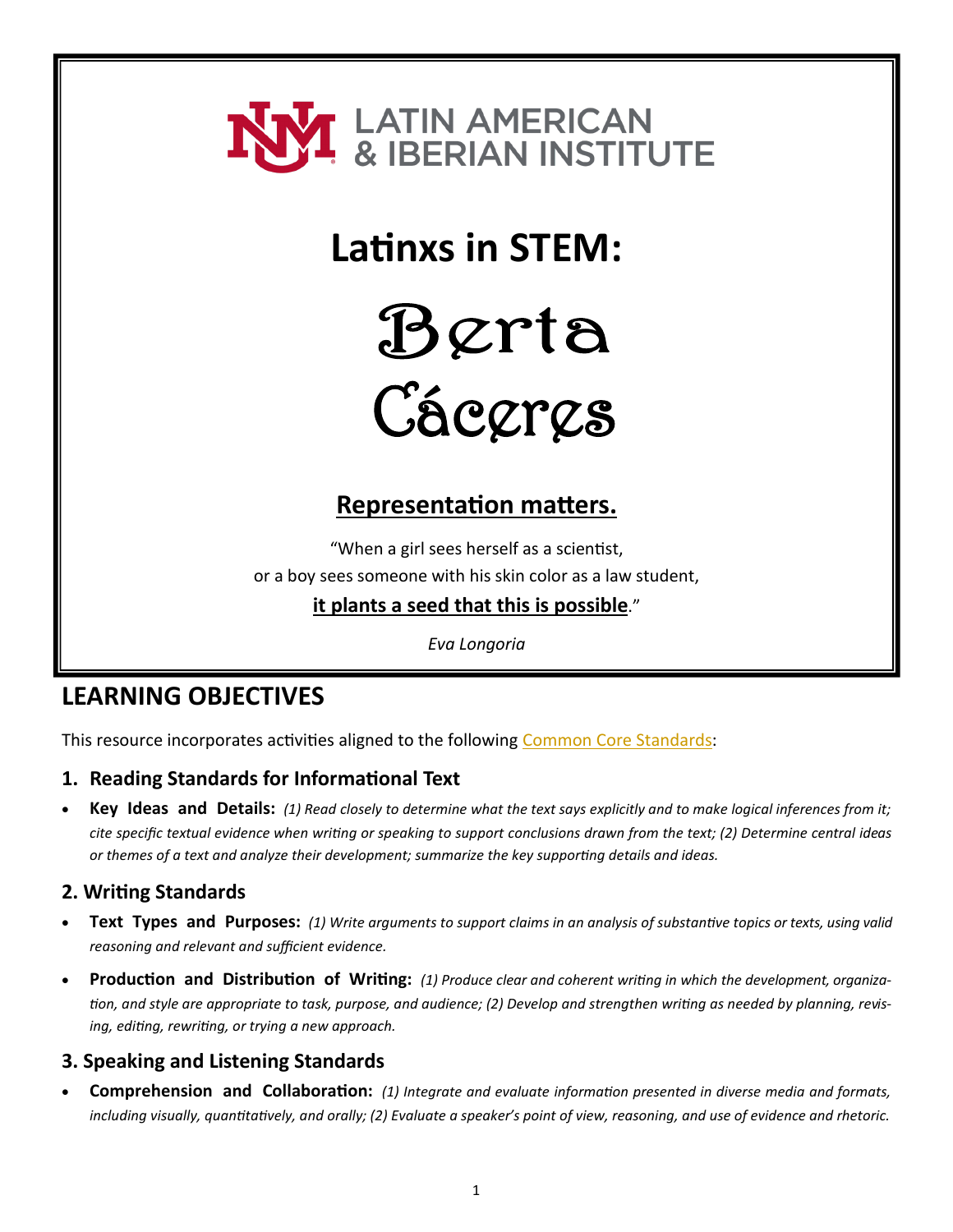

**Name: \_\_\_\_\_\_\_\_\_\_\_\_\_\_\_\_\_\_\_\_\_\_\_\_\_\_\_\_\_\_\_\_\_\_\_**

**Date:**  $\blacksquare$ 

### **Latinxs in STEM:**



Image source: Front Line Defenders

**While watching** *Berta Didn'[t Die, She Multiplied](https://vimeo.com/243485649)***:** As you watch the video on the legacy of Cáceres, answer the following guiding questions.

# Berta Cáceres

#### **Before watching:**

Use your prior knowledge or take an educated guess to answer the questions below.

- 1. **What is an activist?**
- 2. **What are land rights?**
- 3. **What do you know about the country of Honduras?**  *(location, languages, culture, environment, beliefs, etc.)*
- 1. Who does Cáceres dedicate her award to? And, what award did Cáceres earn?
- 2. What was Cáceres's platform? In other words, what did Cáceres fight for?
- 3. Cá ceres is from an Indigenous community in Honduras. What Indigenous communities are named in the video?
- 4. Based on the video, what issues do these communities face?
- 5. What is Cáceres's legacy? How has she impacted her community and many others?
- 6. Why did the filmmakers name this video "Berta Didn't Die, She Multiplied"? What does this mean or refer to?

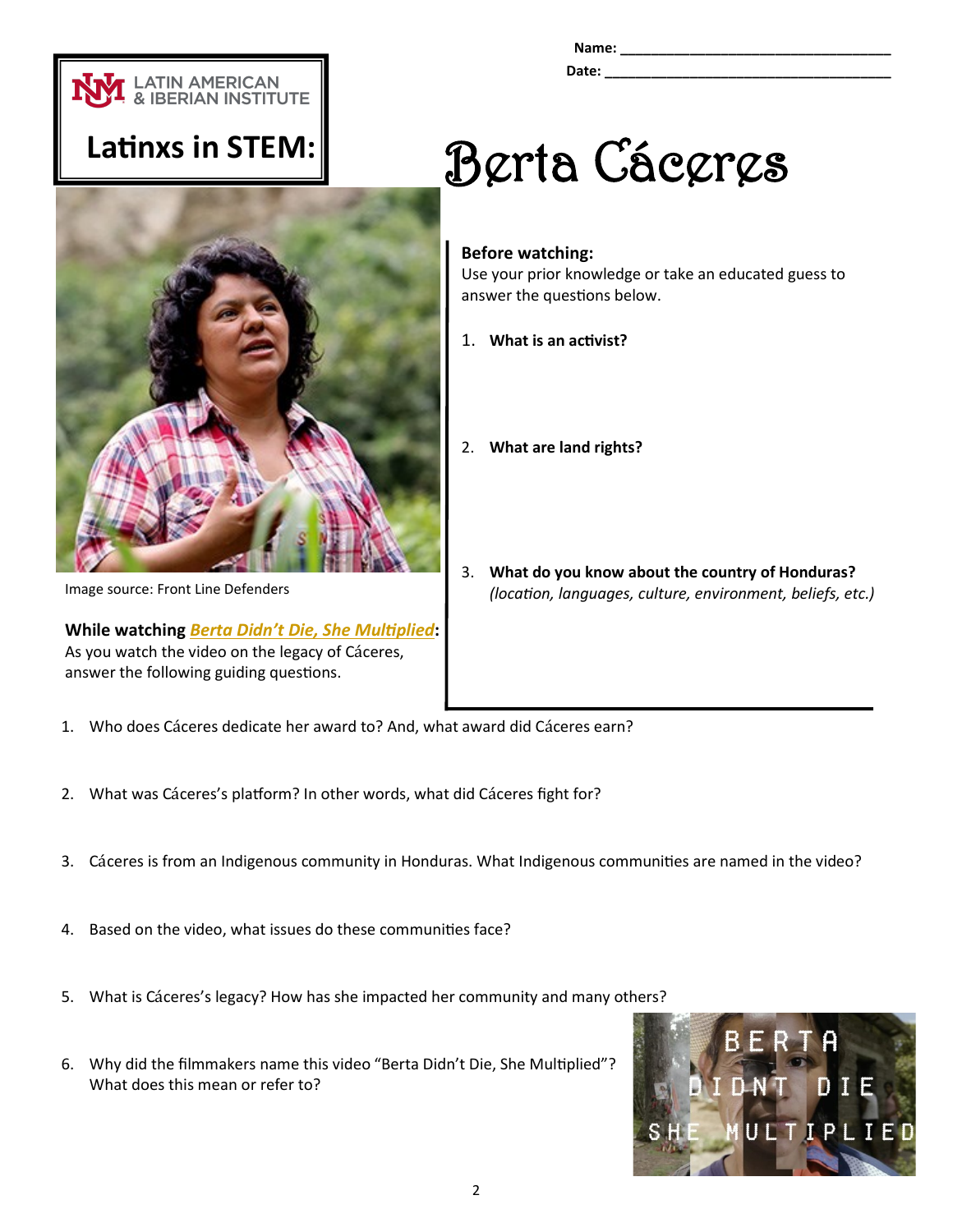CIVIC COUNCIL OF POPULAR AND INDIGENOUS Ŵ ORGANIZATIONS OF HONDURAS (COPINH)



Berta Cáceres. Photo courtesy of Goldman Environmental Prize

COPINH was founded in 1993 to defend indigenous Lenca culture, territorial rights and natural resources. Through COPINH, Lenca communities have stopped logging corporations' destruction of their homes, and have organized in a way that challenges patriarchy and

builds women's leadership. COPINH plays a key role in building a broader movement in Honduras and beyond, alongside other Grassroots partners like La Via Campesina and the Black Fraternal Organization of Honduras (OFRANEH).

**COPINH is mentioned many times in the video you just watched but is not really explained or defined. Using the link below, learn more about this organization.**

**[https://grassrootsonline.org/who](https://grassrootsonline.org/who-we-are/partner/civic-council-of-popular-and-indigenous-organizations-of-honduras-copinh/)-we-are/partner/ civic-council-of-popular-and-indigenous-[organizations](https://grassrootsonline.org/who-we-are/partner/civic-council-of-popular-and-indigenous-organizations-of-honduras-copinh/) -of-[honduras](https://grassrootsonline.org/who-we-are/partner/civic-council-of-popular-and-indigenous-organizations-of-honduras-copinh/)-copinh/** 

**The main page linked above provides a quick overview of COPINH and features articles about this organization's initiatives under the "related posts" section;** take notes and answer the questions below.

- 1. **What COPINH? And, what is their main goal?**
- 2. **Who does COPINH seek to protect and empower? And, how?**
- 3. **Scroll down to the "Related Posts" section and pick one post to analyze.** Write the title & author here:
- 4. **In 2-3 sentences, summarize the article you chose.**
- 5. **What other organizations or communities are included in the article? And, how do they contribute to COPINH's mission?**
- 6. **Pull 2-3 new words from the article. Write them below with their definitions.**